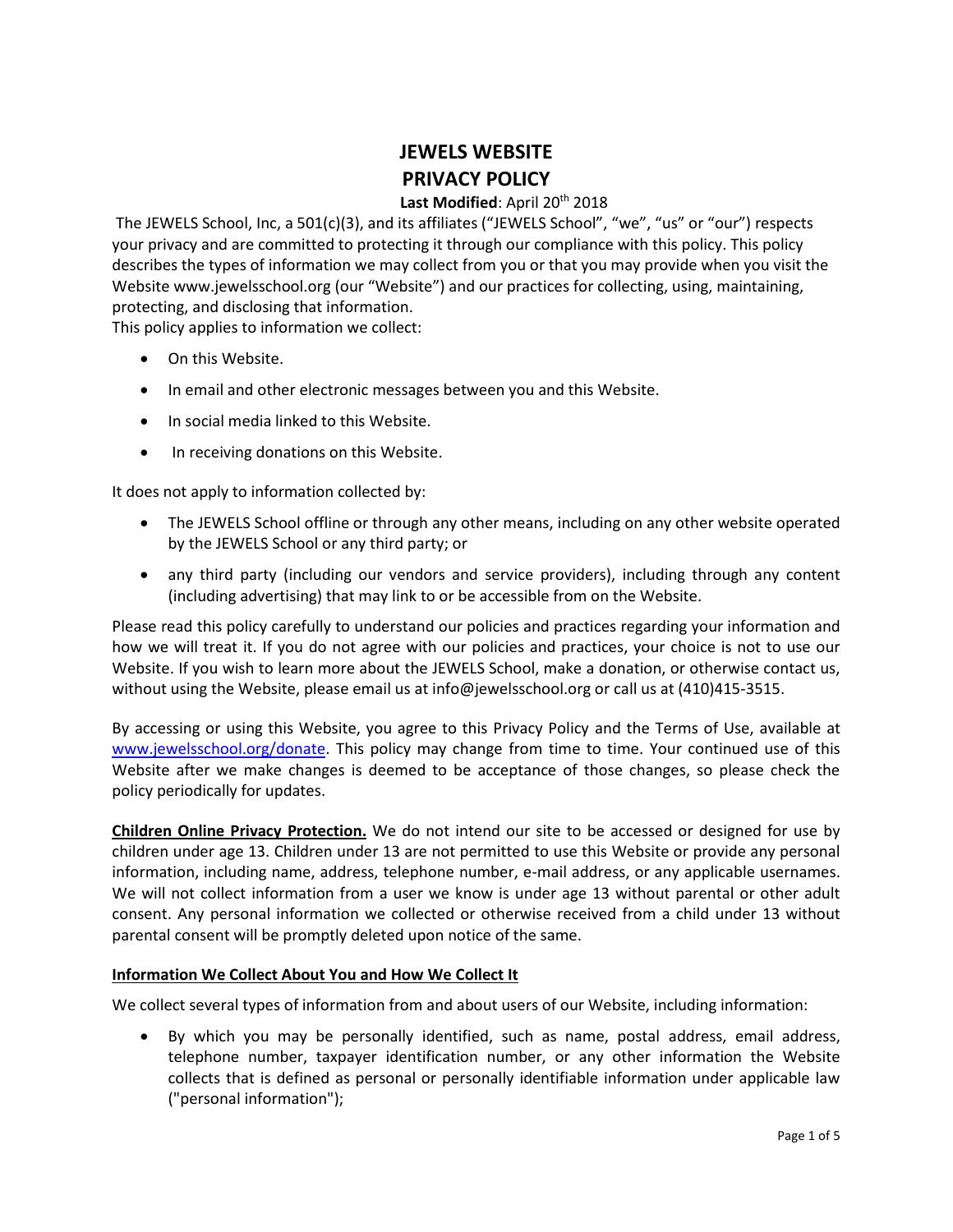- That is about you but individually does not identify you, such as demographic information; and/or
- About your internet connection, the equipment you use to access our Website and usage details.

We collect this information:

- Directly from you when you provide it to us.
- Automatically as you navigate through the site. Information collected automatically may include usage details, IP addresses, and information collected through cookies, web beacons, and other tracking technologies.
- From third parties, for example, our business partners.

### **Information You Provide To Us**

The information we collect on or through our Website may include:

- Information that you provide by filling in forms on our Website. This includes information provided when completing an online "contact us" form (accessible at https://www.jewelsschool.org/contact), when scheduling an evaluation to determine eligibility for our therapy services, when processing a donation, or completing the child sponsorship form. We may also ask you for information when you enter a contest or promotion sponsored by us, and when you report a problem with our Website.
- Records and copies of your correspondence (including email addresses), if you contact us.
- Your responses to surveys that we might ask you to complete for research purposes.
- Your search queries on the Website.

**Information we collect through automatic data collection technologies.** As you navigate through and interact with our Website, we may use automatic data collection technologies to collect certain information about your equipment, browsing actions, and patterns, including:

Details of your visits to our Website, including traffic data, location data, logs, and other communication data and the resources that you access and use on the Website.

Information about your computer and internet connection, including your IP Address, operating system, and browser type.

The information we collect automatically is statistical data and does not include personal information, but we may maintain it or associate it with personal information we collect in other ways or receive from third parties. It helps us to improve our Website and to deliver a better and more personalized service, including by enabling us to:

- Estimate our audience size and usage patterns.
- Store information about your preferences, allowing us to customize our Website according to your individual interests.
- Speed up your searches.
- Recognize you when you return to our Website.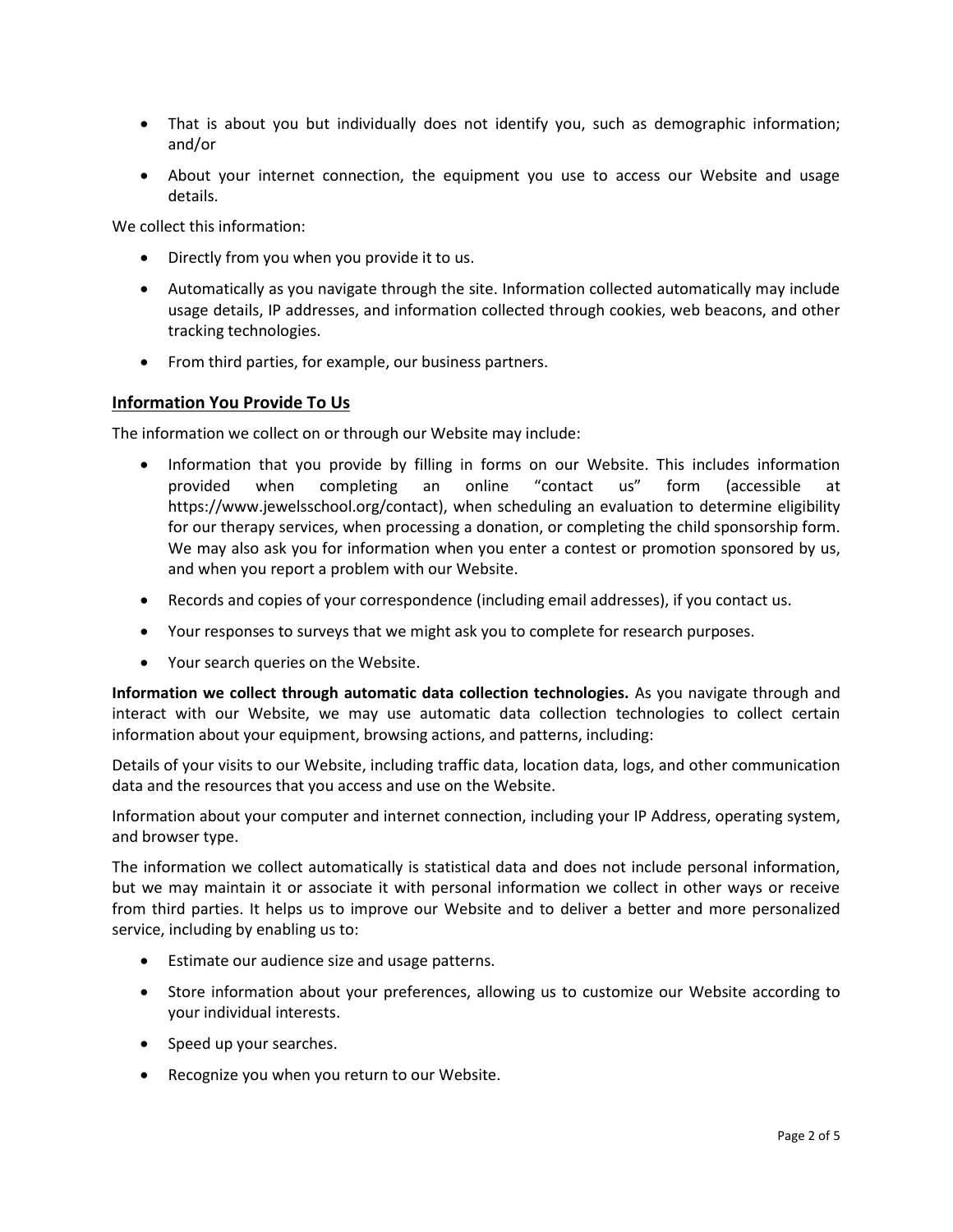- The technologies we use for this automatic data collection may include:
- Cookies (or browser cookies). A cookie is a small file placed on the hard drive of your computer. You may refuse to accept browser cookies by activating the appropriate setting on your browser. However, if you select this setting you may be unable to access certain parts of our Website. Unless you have adjusted your browser setting so that it will refuse cookies, our system will issue cookies when you direct your browser to our Website.
- Flash cookies. Certain features of our Website may use local stored objects (or flash cookies) to collect and store information about your preferences and navigation to, from, and on our Website. Flash cookies are not managed by the same browser settings as are used for browser cookies. For information about managing your privacy and security settings for flash cookies, see choices about how we use and disclose your information.
- Web beacons. Pages of our the Website and our e-mails may contain small electronic files known as web beacons (also referred to as clear gifs, pixel tags, and single-pixel gifs) that permit the company, for example, to count users who have visited those pages or [opened an email] and for other related Website statistics (for example, recording the popularity of certain Website content and verifying system and server integrity).

We do not collect personal information automatically, but we may tie this information to personal information about you that we collect from other sources or you provide to us.

# **Provisions Applicable to Donors**

**Privacy & Security Provisions for Donors.** The JEWELS School respects and protects your privacy and will never sell or rent your personal information to other individuals or companies. The information that you provide is used only to receive your comments, respond to your questions, and complete your donation.

**Cookies.** The JEWELS Schools or Our payment providers may use "session cookies" while a visitor is making a donation. "Cookies" are bits of information that are stored by your browser on your hard drive. We use "session cookies" so that we can properly verify a donor's identity as they move from one donation page to the next. These session cookies are not linked to personally identifiable information.

# **Third-Party Use of Cookies and Other Tracking Technologies**

Some content or applications, including website administration and donation processing, on the Website may be provided by third-parties such as application providers. These third parties may use cookies alone or in conjunction with web beacons or other tracking technologies to collect information about you when you use our Website. The information they collect may be associated with your personal information.

# **How We Use Your Information**

We use information that we collect about you or that you provide to us, including any personal information:

- To present our Website and its contents to you.
- To provide you with information about the JEWELS School, therapy, services, and donation opportunities.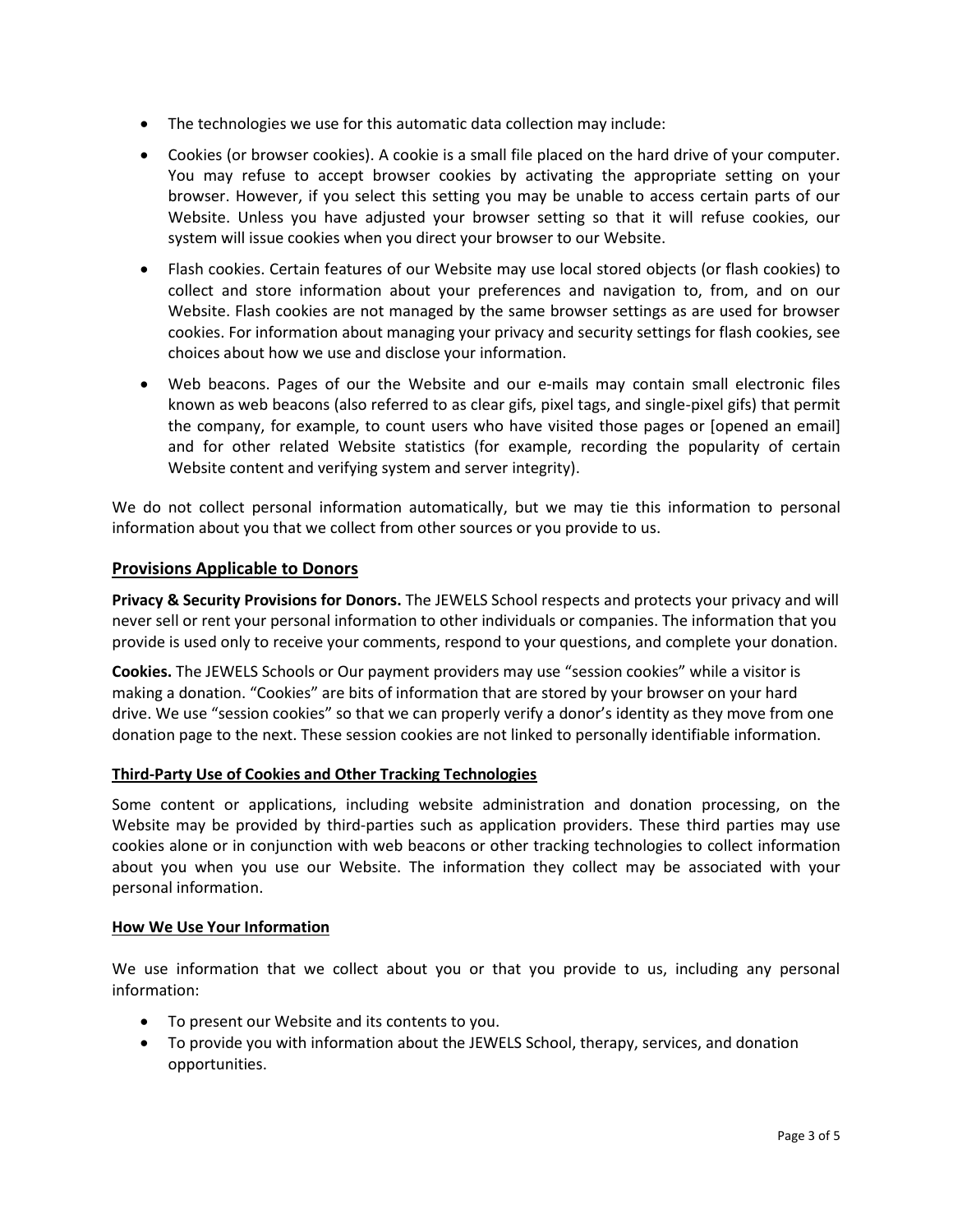- To notify you about changes to our Website or any products or services we offer or provide through it.
- In any other way we may describe when you provide the information.
- For any other purpose with your consent.

We may also use your information to contact you about the JEWELS School, this Website, and services that may be of interest to you. If you do not want us to use your information in this way, please email us at info@jewelsschool.org. For more information, see Choices About How We Use and Disclose Your Information.

### **Disclosure of Your Information**

We may disclose aggregated information about our users, and information that does not identify any individual, without restriction.

We may disclose personal information that we collect or you provide as described in this privacy policy:

- To our subsidiaries and affiliates.
- To contractors, service providers, and other third parties we use to support the JEWELS School and who are bound by contractual obligations to keep personal information confidential and use it only for the purposes for which we disclose it to them.
- To a buyer or other successor in the event of a merger, divestiture, restructuring, reorganization, dissolution, or other sale or transfer of some or all of the JEWELS School's assets, whether as a going concern or as part of dissolution of the organization, in which personal information held by the JEWELS School about our Website users is among the assets transferred.
- For any other purpose disclosed by us when you provide the information.
- With your consent.
- Any other types of third-party disclosures.

We may also disclose your personal information:

- To comply with any court order, law, or legal process, including a response to any government or regulatory request.
- To enforce or apply our Terms of Use [URL] or Terms of Sale and other agreements (if applicable).
- If we believe disclosure is necessary or appropriate to protect the rights, property, or safety of the JEWELS School, our students, patients, administrators, teachers, clinicians, or others. This includes exchanging information with other companies and organizations for the purposes of fraud protection and credit risk reduction.

#### **Choices About How We Use and Disclose Your Information**

We strive to provide you with choices regarding the personal information you provide to us. We have created mechanisms to provide you with the following control over your information: